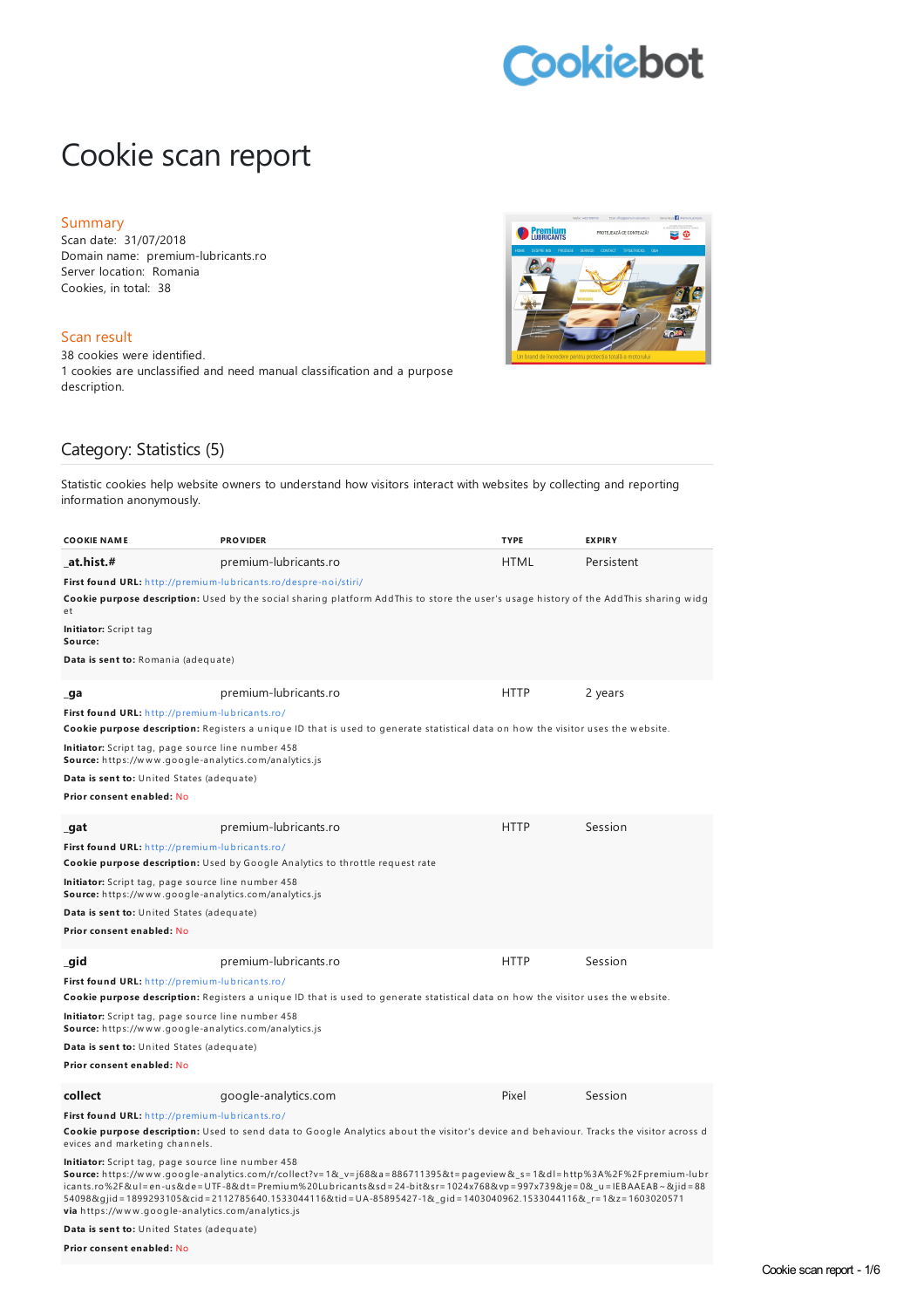# Category: Marketing (32)

Marketing cookies are used to track visitors across websites. The intention is to display ads that are relevant and engaging for the individual user and thereby more valuable for publishers and third party advertisers.

| <b>COOKIE NAME</b>                                                                                                                                                                                                                                                                                                                                                                                                                                                             | <b>PROVIDER</b>                                                                                                                                                                                                                                                                                                                                                                                  | <b>TYPE</b> | <b>EXPIRY</b> |
|--------------------------------------------------------------------------------------------------------------------------------------------------------------------------------------------------------------------------------------------------------------------------------------------------------------------------------------------------------------------------------------------------------------------------------------------------------------------------------|--------------------------------------------------------------------------------------------------------------------------------------------------------------------------------------------------------------------------------------------------------------------------------------------------------------------------------------------------------------------------------------------------|-------------|---------------|
| atuvc                                                                                                                                                                                                                                                                                                                                                                                                                                                                          | premium-lubricants.ro                                                                                                                                                                                                                                                                                                                                                                            | <b>HTTP</b> | 13 months     |
| First found URL: http://premium-lubricants.ro/                                                                                                                                                                                                                                                                                                                                                                                                                                 |                                                                                                                                                                                                                                                                                                                                                                                                  |             |               |
| Cookie purpose description: Updates the counter of a website's social sharing features.                                                                                                                                                                                                                                                                                                                                                                                        |                                                                                                                                                                                                                                                                                                                                                                                                  |             |               |
| <b>Initiator:</b> Script tag, page source line number 408<br>Source: http://s7.addthis.com/js/300/addthis_widget.js#pubid=ra-57a0a688ab27b11b                                                                                                                                                                                                                                                                                                                                  |                                                                                                                                                                                                                                                                                                                                                                                                  |             |               |
| <b>Data is sent to:</b> United Kingdom (adequate)                                                                                                                                                                                                                                                                                                                                                                                                                              |                                                                                                                                                                                                                                                                                                                                                                                                  |             |               |
| Prior consent enabled: No                                                                                                                                                                                                                                                                                                                                                                                                                                                      |                                                                                                                                                                                                                                                                                                                                                                                                  |             |               |
| atuvs                                                                                                                                                                                                                                                                                                                                                                                                                                                                          | premium-lubricants.ro                                                                                                                                                                                                                                                                                                                                                                            | <b>HTTP</b> | Session       |
| First found URL: http://premium-lubricants.ro/<br>service, AddThis.                                                                                                                                                                                                                                                                                                                                                                                                            | Cookie purpose description: Ensures that the updated counter is displayed to the user if a page is shared with the social sharing                                                                                                                                                                                                                                                                |             |               |
| <b>Initiator:</b> Script tag, page source line number 408<br>Source: http://s7.addthis.com/js/300/addthis_widget.js#pubid=ra-57a0a688ab27b11b                                                                                                                                                                                                                                                                                                                                  |                                                                                                                                                                                                                                                                                                                                                                                                  |             |               |
| <b>Data is sent to:</b> United Kingdom (adequate)                                                                                                                                                                                                                                                                                                                                                                                                                              |                                                                                                                                                                                                                                                                                                                                                                                                  |             |               |
| Prior consent enabled: No                                                                                                                                                                                                                                                                                                                                                                                                                                                      |                                                                                                                                                                                                                                                                                                                                                                                                  |             |               |
| at.cww                                                                                                                                                                                                                                                                                                                                                                                                                                                                         | premium-lubricants.ro                                                                                                                                                                                                                                                                                                                                                                            | <b>HTML</b> | Persistent    |
| First found URL: http://premium-lubricants.ro/<br>Cookie purpose description: Used by the social sharing platform AddThis                                                                                                                                                                                                                                                                                                                                                      |                                                                                                                                                                                                                                                                                                                                                                                                  |             |               |
| Initiator: Page source line number 408<br>Source: Inline script                                                                                                                                                                                                                                                                                                                                                                                                                |                                                                                                                                                                                                                                                                                                                                                                                                  |             |               |
| Data is sent to: Romania (adequate)                                                                                                                                                                                                                                                                                                                                                                                                                                            |                                                                                                                                                                                                                                                                                                                                                                                                  |             |               |
| Prior consent enabled: No                                                                                                                                                                                                                                                                                                                                                                                                                                                      |                                                                                                                                                                                                                                                                                                                                                                                                  |             |               |
| cc aud                                                                                                                                                                                                                                                                                                                                                                                                                                                                         | crwdcntrl.net                                                                                                                                                                                                                                                                                                                                                                                    | <b>HTTP</b> | 269 days      |
| <b>First found URL:</b> http://premium-lubricants.ro/produse/delo/                                                                                                                                                                                                                                                                                                                                                                                                             |                                                                                                                                                                                                                                                                                                                                                                                                  |             |               |
| understand their target groups to enable customised online advertising.                                                                                                                                                                                                                                                                                                                                                                                                        | Cookie purpose description: Collects anonymous statistical data related to the user's website visits, such as the number of visits,<br>average time spent on the website and what pages have been loaded. The purpose is to segment the website's users according to<br>factors such as demographics and geographical location, in order to enable media and marketing agencies to structure and |             |               |
| Initiator: Script tag<br><b>Source:</b> http://premium-lubricants.ro/produse/delo/                                                                                                                                                                                                                                                                                                                                                                                             |                                                                                                                                                                                                                                                                                                                                                                                                  |             |               |
| <b>Data is sent to:</b> United States (adequate)                                                                                                                                                                                                                                                                                                                                                                                                                               |                                                                                                                                                                                                                                                                                                                                                                                                  |             |               |
| _cc_cc                                                                                                                                                                                                                                                                                                                                                                                                                                                                         | crwdcntrl.net                                                                                                                                                                                                                                                                                                                                                                                    | HTTP        | Session       |
| First found URL: http://premium-lubricants.ro/produse/delo/                                                                                                                                                                                                                                                                                                                                                                                                                    |                                                                                                                                                                                                                                                                                                                                                                                                  |             |               |
| Cookie purpose description: Collects anonymous statistical data related to the user's website visits, such as the number of visits, avera<br>ge time spent on the website and what pages have been loaded. The purpose is to segment the website's users according to factors s<br>uch as demographics and geographical location, in order to enable media and marketing agencies to structure and understand their t<br>arget groups to enable customised online advertising. |                                                                                                                                                                                                                                                                                                                                                                                                  |             |               |
| Initiator: Script tag<br>Source: http://premium-lubricants.ro/produse/delo/                                                                                                                                                                                                                                                                                                                                                                                                    |                                                                                                                                                                                                                                                                                                                                                                                                  |             |               |
| Data is sent to: United States (adequate)                                                                                                                                                                                                                                                                                                                                                                                                                                      |                                                                                                                                                                                                                                                                                                                                                                                                  |             |               |
| _cc_dc                                                                                                                                                                                                                                                                                                                                                                                                                                                                         | crwdcntrl.net                                                                                                                                                                                                                                                                                                                                                                                    | <b>HTTP</b> | 269 days      |
| First found URL: http://premium-lubricants.ro/produse/delo/                                                                                                                                                                                                                                                                                                                                                                                                                    |                                                                                                                                                                                                                                                                                                                                                                                                  |             |               |
| understand their target groups to enable customised online advertising.                                                                                                                                                                                                                                                                                                                                                                                                        | Cookie purpose description: Collects anonymous statistical data related to the user's website visits, such as the number of visits,<br>average time spent on the website and what pages have been loaded. The purpose is to segment the website's users according to<br>factors such as demographics and geographical location, in order to enable media and marketing agencies to structure and |             |               |
| Initiator: Script tag<br>Source: http://premium-lubricants.ro/produse/delo/                                                                                                                                                                                                                                                                                                                                                                                                    |                                                                                                                                                                                                                                                                                                                                                                                                  |             |               |
| Data is sent to: United States (adequate)                                                                                                                                                                                                                                                                                                                                                                                                                                      |                                                                                                                                                                                                                                                                                                                                                                                                  |             |               |
| _cc_id                                                                                                                                                                                                                                                                                                                                                                                                                                                                         | crwdcntrl.net                                                                                                                                                                                                                                                                                                                                                                                    | <b>HTTP</b> | 269 days      |
| First found URL: http://premium-lubricants.ro/produse/delo/                                                                                                                                                                                                                                                                                                                                                                                                                    |                                                                                                                                                                                                                                                                                                                                                                                                  |             |               |
| Cookie purpose description: Collects anonymous statistical data related to the user's website visits, such as the number of visits, avera<br>ge time spent on the website and what pages have been loaded. The purpose is to segment the website's users according to factors s<br>uch as demographics and geographical location, in order to enable media and marketing agencies to structure and understand their t<br>arget groups to enable customised online advertising. |                                                                                                                                                                                                                                                                                                                                                                                                  |             |               |
| Initiator: Script tag<br><b>Source:</b> http://premium-lubricants.ro/produse/delo/                                                                                                                                                                                                                                                                                                                                                                                             |                                                                                                                                                                                                                                                                                                                                                                                                  |             |               |
| <b>Data is sent to:</b> United States (adequate)                                                                                                                                                                                                                                                                                                                                                                                                                               |                                                                                                                                                                                                                                                                                                                                                                                                  |             |               |

**\_hjIncludedInSample** premium-lubricants.ro HTTP Session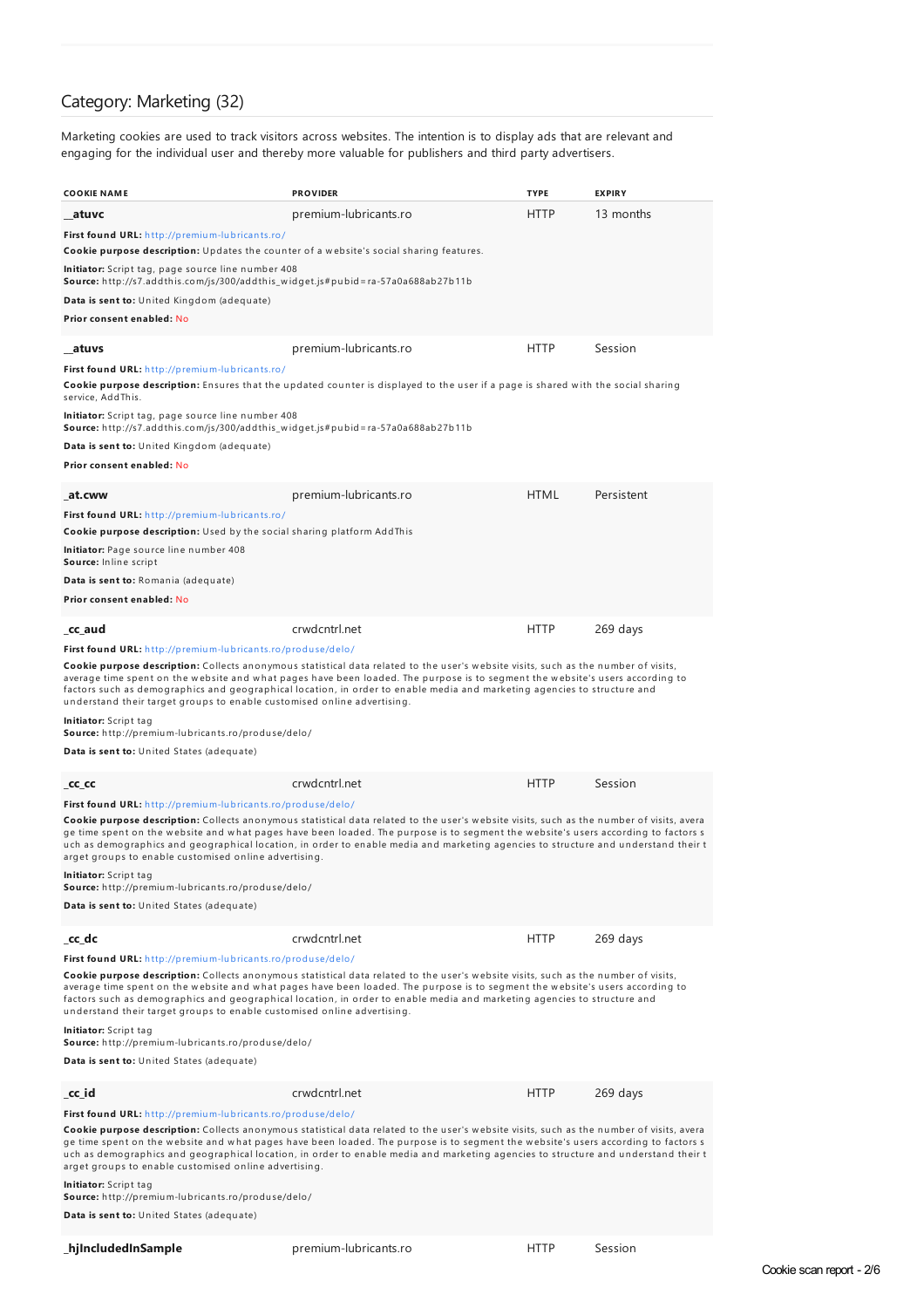| First found URL: http://premium-lubricants.ro/<br>Initiator: Script tag<br>Source: http://premium-lubricants.ro/<br>Data is sent to: Romania (adequate)                                                                                                                                  | Cookie purpose description: Determines if the user's navigation should be registered in a certain statistical place holder.                                                                                                                                                                                                                           |             |            |
|------------------------------------------------------------------------------------------------------------------------------------------------------------------------------------------------------------------------------------------------------------------------------------------|-------------------------------------------------------------------------------------------------------------------------------------------------------------------------------------------------------------------------------------------------------------------------------------------------------------------------------------------------------|-------------|------------|
| Prior consent enabled: No                                                                                                                                                                                                                                                                |                                                                                                                                                                                                                                                                                                                                                       |             |            |
| ads/user-lists/#                                                                                                                                                                                                                                                                         | google.com                                                                                                                                                                                                                                                                                                                                            | Pixel       | Session    |
| First found URL: http://premium-lubricants.ro/<br>Cookie purpose description: Unclassified                                                                                                                                                                                               |                                                                                                                                                                                                                                                                                                                                                       |             |            |
| <b>Initiator:</b> Script tag, page source line number 475<br>&cdct=2&is_vtc=1&random=810025593&resp=GooglemKTybQhCsO&rmt_tld=0&ipr=y<br><b>via</b> http://www.googleadservices.com/pagead/conversion.js<br><b>Data is sent to:</b> United States (adequate)<br>Prior consent enabled: No | Source: https://www.google.com/ads/user-lists/957172116/?random=1533044121060&cv=9&fst=1533042000000#=1&quid=ON&<br>u_h=768&u_w=1024&u_ah=768&u_aw=1024&u_cd=24&u_his=1&u_tz=0&u_java=false&u_npluq=3&u_nmime=4&sendb=1&frm=0&<br>url=http%3A%2F%2Fpremium-lubricants.ro%2F&ref=http%3A%2F%2Fpremium-lubricants.ro%2F&tiba=Premium%20Lubricants&fmt=3 |             |            |
|                                                                                                                                                                                                                                                                                          |                                                                                                                                                                                                                                                                                                                                                       |             |            |
| at-lojson-cache-#<br>First found URL: http://premium-lubricants.ro/<br>Cookie purpose description: Used by the social sharing platform AddThis<br>Initiator: Page source line number 408<br>Source: Inline script<br>Data is sent to: Romania (adequate)<br>Prior consent enabled: No    | premium-lubricants.ro                                                                                                                                                                                                                                                                                                                                 | <b>HTML</b> | Persistent |
| at-rand<br>First found URL: http://premium-lubricants.ro/<br>Cookie purpose description: Used by the social sharing platform AddThis<br>Initiator: Page source line number 408<br>Source: Inline script<br>Data is sent to: Romania (adequate)<br>Prior consent enabled: No              | premium-lubricants.ro                                                                                                                                                                                                                                                                                                                                 | <b>HTML</b> | Persistent |
| bkdc                                                                                                                                                                                                                                                                                     | bluekai.com                                                                                                                                                                                                                                                                                                                                           | <b>HTTP</b> | 179 days   |
| First found URL: http://premium-lubricants.ro/produse/delo/<br>network.<br>Initiator: Script tag<br>Source: http://premium-lubricants.ro/produse/delo/<br>Data is sent to: United States (adequate)                                                                                      | Cookie purpose description: Registers anonymised user data, such as IP address, geographical location, visited websites, and what ads<br>the user has clicked, with the purpose of optimising ad display based on the user's movement on websites that use the same ad                                                                                |             |            |
| bku                                                                                                                                                                                                                                                                                      | bluekai.com                                                                                                                                                                                                                                                                                                                                           | <b>HTTP</b> | 179 days   |
| First found URL: http://premium-lubricants.ro/produse/delo/<br>rk.<br>Initiator: Script tag<br><b>Source:</b> http://premium-lubricants.ro/produse/delo/<br><b>Data is sent to:</b> United States (adequate)                                                                             | Cookie purpose description: Registers anonymised user data, such as IP address, geographical location, visited websites, and what ads<br>the user has clicked, with the purpose of optimising ad display based on the user's movement on websites that use the same ad netwo                                                                          |             |            |
|                                                                                                                                                                                                                                                                                          |                                                                                                                                                                                                                                                                                                                                                       |             |            |
| bt2                                                                                                                                                                                                                                                                                      | addthis.com                                                                                                                                                                                                                                                                                                                                           | <b>HTTP</b> | 255 days   |
| First found URL: http://premium-lubricants.ro/<br>order to recommend other parts of the site                                                                                                                                                                                             | Cookie purpose description: Used by the social sharing platform AddThis to keep a record of parts of the site that has been visited in                                                                                                                                                                                                                |             |            |
| Initiator: Script tag, page source line number 408<br>Source: http://s7.addthis.com/js/300/addthis_widget.js#pubid=ra-57a0a688ab27b11b<br><b>Data is sent to:</b> United States (adequate)                                                                                               |                                                                                                                                                                                                                                                                                                                                                       |             |            |
| Prior consent enabled: No                                                                                                                                                                                                                                                                |                                                                                                                                                                                                                                                                                                                                                       |             |            |
| csync<br>First found URL: http://premium-lubricants.ro/produse/delo/<br>ser ads.<br>Initiator: Script tag<br>Source: http://premium-lubricants.ro/produse/delo/<br>Data is sent to: France (adequate)                                                                                    | smartadserver.com<br>Cookie purpose description: Optimises ad display based on the user's movement combined and various advertiser bids for displaying u                                                                                                                                                                                              | <b>HTTP</b> | 13 months  |

<mark>Initiator:</mark> Script tag, page source line number 408<br>**Source:** http://s7.addthis.com/js/300/addthis\_widget.js#pubid=ra-57a0a688ab27b11b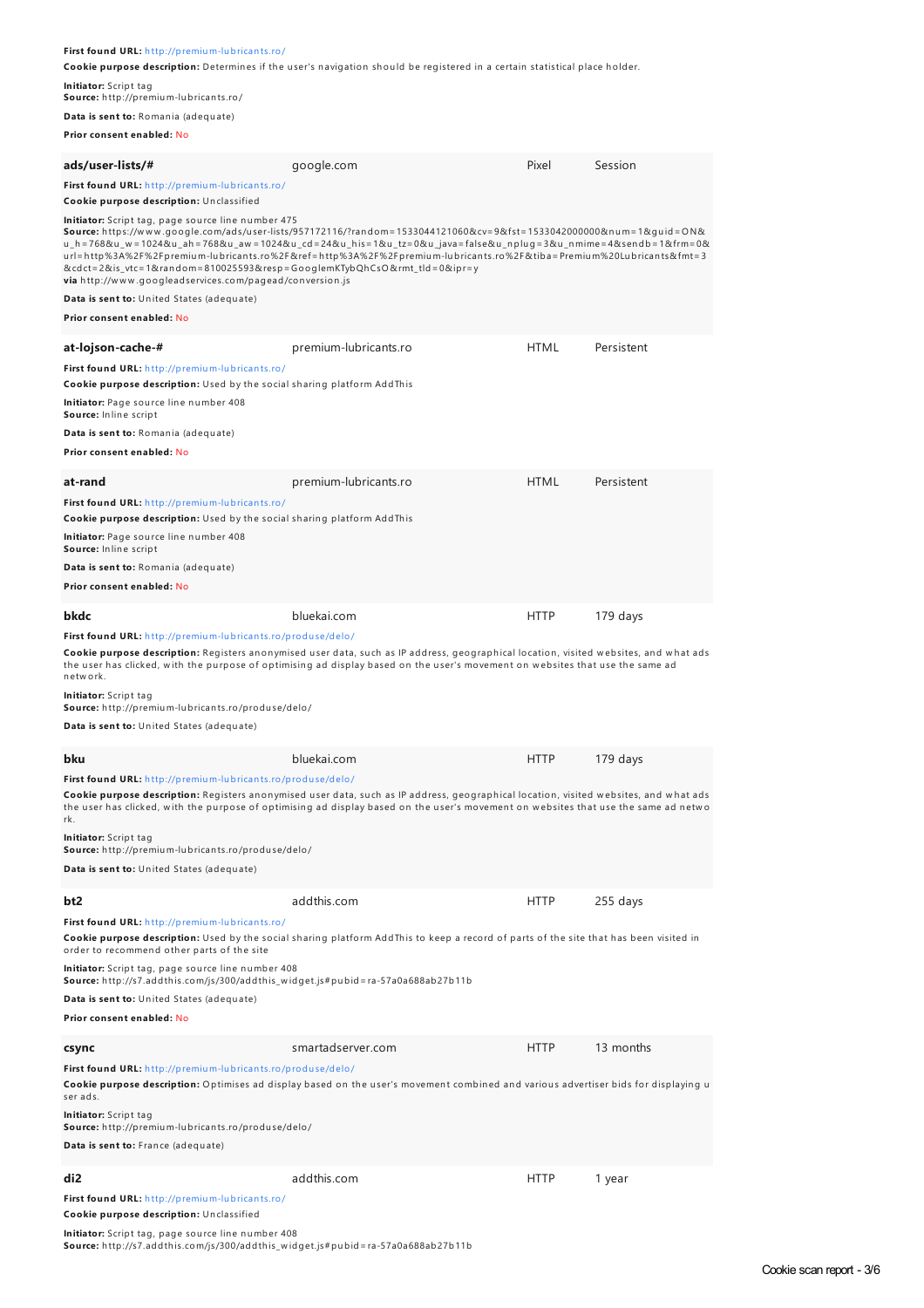**Prior consent enabled:** No

| fr                                                                                                                                                                                                                                             | facebook.com                                                                                                                                                                                                                                                          | <b>HTTP</b> | 3 months  |
|------------------------------------------------------------------------------------------------------------------------------------------------------------------------------------------------------------------------------------------------|-----------------------------------------------------------------------------------------------------------------------------------------------------------------------------------------------------------------------------------------------------------------------|-------------|-----------|
| First found URL: http://premium-lubricants.ro/<br>advertisers.                                                                                                                                                                                 | Cookie purpose description: Used by Facebook to deliver a series of advertisement products such as real time bidding from third party                                                                                                                                 |             |           |
| Initiator: Script tag, page source line number 490<br>23974&exp=button_click_send_beacon<br>via https://connect.facebook.net/en_US/fbevents.js                                                                                                 | <b>Source:</b> https://www.facebook.com/tr/?id=250242378496532&ev=PageView&dl=http%3A%2F%2Fpremium-lubricants.ro%2F&rl=http%<br>3A%2F%2Fpremium-lubricants.ro%2F&if=false&ts=1533044124010&sw=1024&sh=768&v=2.8.24&r=stable&ec=0&o=28⁢=15330441                       |             |           |
| Data is sent to: United Kingdom (adequate)<br>Prior consent enabled: No                                                                                                                                                                        |                                                                                                                                                                                                                                                                       |             |           |
| IDE                                                                                                                                                                                                                                            | doubleclick.net                                                                                                                                                                                                                                                       | <b>HTTP</b> | 1 year    |
| <b>First found URL:</b> http://premium-lubricants.ro/                                                                                                                                                                                          | <b>Cookie purpose description:</b> Used by Google DoubleClick to register and report the website user's actions after viewing or clicking<br>one of the advertiser's ads with the purpose of measuring the efficacy of an ad and to present targeted ads to the user. |             |           |
| <b>Initiator:</b> Script tag, page source line number 475<br><b>Source:</b> http://www.googleadservices.com/pagead/conversion.js                                                                                                               |                                                                                                                                                                                                                                                                       |             |           |
| <b>Data is sent to:</b> United States (adequate)<br>Prior consent enabled: No                                                                                                                                                                  |                                                                                                                                                                                                                                                                       |             |           |
|                                                                                                                                                                                                                                                |                                                                                                                                                                                                                                                                       |             |           |
| loc                                                                                                                                                                                                                                            | addthis.com                                                                                                                                                                                                                                                           | <b>HTTP</b> | 13 months |
| First found URL: http://premium-lubricants.ro/<br>r are geographically located (state level).<br><b>Initiator:</b> Script tag, page source line number 408<br>Source: http://s7.addthis.com/js/300/addthis_widget.js#pubid=ra-57a0a688ab27b11b | Cookie purpose description: Geolocation, which is used to help providers determine how users who share information with each othe                                                                                                                                     |             |           |
| <b>Data is sent to:</b> United States (adequate)                                                                                                                                                                                               |                                                                                                                                                                                                                                                                       |             |           |
| Prior consent enabled: No                                                                                                                                                                                                                      |                                                                                                                                                                                                                                                                       |             |           |
| mus                                                                                                                                                                                                                                            | addthis.com                                                                                                                                                                                                                                                           | <b>HTTP</b> | 1 year    |
| First found URL: http://premium-lubricants.ro/produse/delo/<br>Cookie purpose description: Unclassified                                                                                                                                        |                                                                                                                                                                                                                                                                       |             |           |
| <b>Initiator:</b> Script tag<br><b>Source:</b> http://premium-lubricants.ro/produse/delo/<br><b>Data is sent to:</b> United States (adequate)                                                                                                  |                                                                                                                                                                                                                                                                       |             |           |
| ouid                                                                                                                                                                                                                                           | addthis.com                                                                                                                                                                                                                                                           | <b>HTTP</b> | 1 year    |
| First found URL: http://premium-lubricants.ro/<br><b>Cookie purpose description:</b> Unclassified                                                                                                                                              |                                                                                                                                                                                                                                                                       |             |           |
| <b>Initiator:</b> Script tag, page source line number 408<br>Source: http://s7.addthis.com/js/300/addthis_widget.js#pubid=ra-57a0a688ab27b11b                                                                                                  |                                                                                                                                                                                                                                                                       |             |           |
| Data is sent to: United States (adequate)<br>Prior consent enabled: No                                                                                                                                                                         |                                                                                                                                                                                                                                                                       |             |           |
|                                                                                                                                                                                                                                                |                                                                                                                                                                                                                                                                       |             |           |
| pid                                                                                                                                                                                                                                            | smartadserver.com                                                                                                                                                                                                                                                     | <b>HTTP</b> | 13 months |
| First found URL: http://premium-lubricants.ro/produse/delo/<br><b>Initiator:</b> Script tag<br>Source: http://premium-lubricants.ro/produse/delo/<br>Data is sent to: France (adequate)                                                        | <b>Cookie purpose description:</b> Registers a unique ID that identifies a returning user's device. The ID is used for targeted ads.                                                                                                                                  |             |           |
|                                                                                                                                                                                                                                                |                                                                                                                                                                                                                                                                       |             |           |
| SEUNCY                                                                                                                                                                                                                                         | semasio.net                                                                                                                                                                                                                                                           | <b>HTTP</b> | 179 days  |
| First found URL: http://premium-lubricants.ro/produse/delo/                                                                                                                                                                                    | Cookie purpose description: Registers a unique ID that identifies the user's device for return visits.                                                                                                                                                                |             |           |
| <b>Initiator:</b> Script tag<br><b>Source:</b> http://premium-lubricants.ro/produse/delo/                                                                                                                                                      |                                                                                                                                                                                                                                                                       |             |           |
| Data is sent to: Denmark (adequate)                                                                                                                                                                                                            |                                                                                                                                                                                                                                                                       |             |           |
| TapAd_DID                                                                                                                                                                                                                                      | tapad.com                                                                                                                                                                                                                                                             | <b>HTTP</b> | 2 months  |
| First found URL: http://premium-lubricants.ro/produse/delo/                                                                                                                                                                                    |                                                                                                                                                                                                                                                                       |             |           |
| Initiator: Script tag                                                                                                                                                                                                                          | Cookie purpose description: Used to determine what type of devices (smartphones, tablets, computers, TVs etc.) is used by a user.                                                                                                                                     |             |           |
| Source: http://premium-lubricants.ro/produse/delo/<br>Data is sent to: United States (adequate)                                                                                                                                                |                                                                                                                                                                                                                                                                       |             |           |
| TapAd_TS                                                                                                                                                                                                                                       | tapad.com                                                                                                                                                                                                                                                             | <b>HTTP</b> | 2 months  |
| First found URL: http://premium-lubricants.ro/produse/delo/                                                                                                                                                                                    |                                                                                                                                                                                                                                                                       |             |           |
|                                                                                                                                                                                                                                                | Cookie purpose description: Used to determine what type of devices (smartphones, tablets, computers, TVs etc.) is used by a user.                                                                                                                                     |             |           |

**Initiator:** Script tag **Source:** h ttp://premium-lu brican ts.ro/produ se/delo/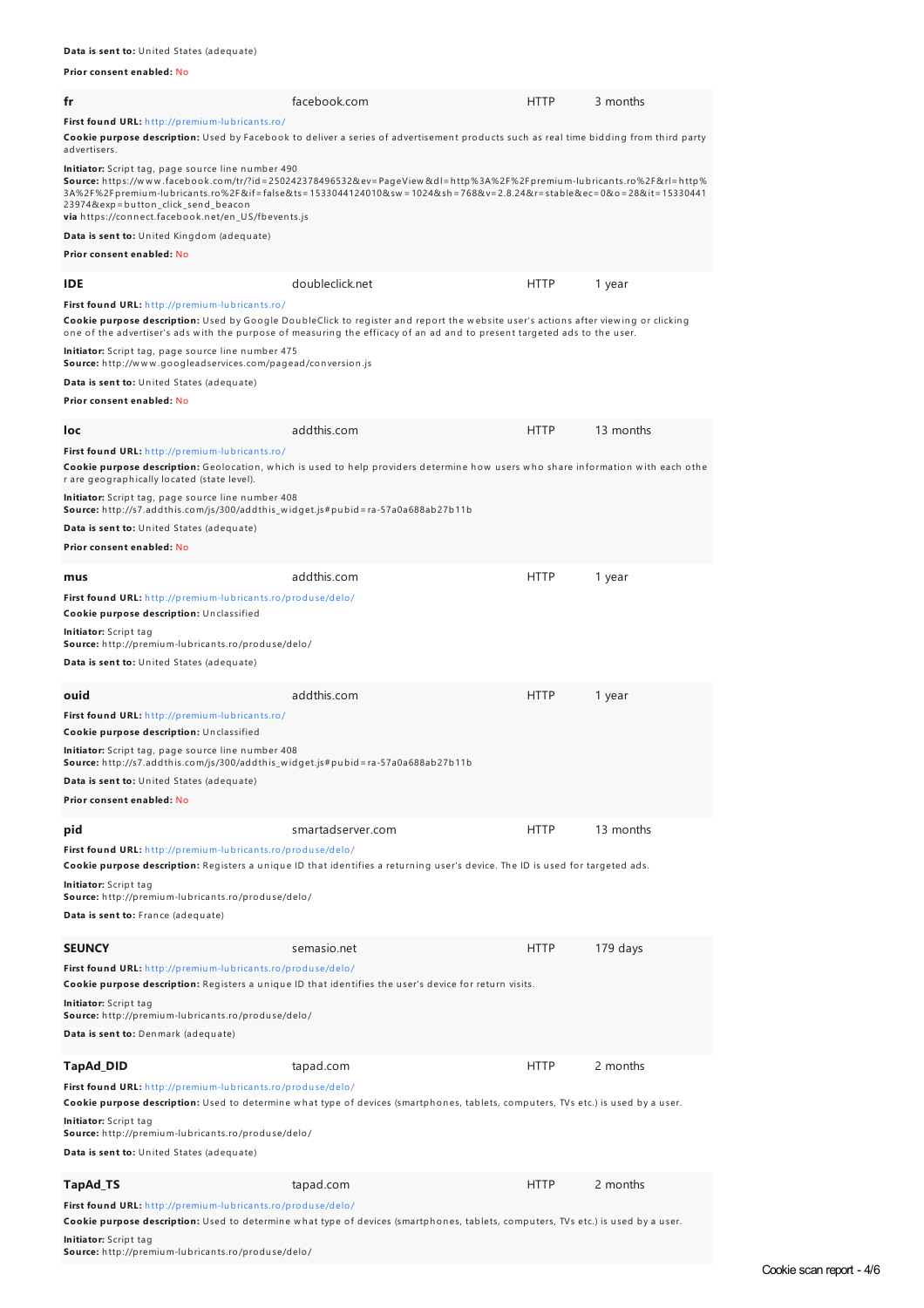| Data is sent to: United States (adequate)                                                                                                                |                                                                                                                                                                                                                                                                                         |             |           |
|----------------------------------------------------------------------------------------------------------------------------------------------------------|-----------------------------------------------------------------------------------------------------------------------------------------------------------------------------------------------------------------------------------------------------------------------------------------|-------------|-----------|
| test cookie                                                                                                                                              | doubleclick.net                                                                                                                                                                                                                                                                         | <b>HTTP</b> | Session   |
| First found URL: http://premium-lubricants.ro/<br>Cookie purpose description: Used to check if the user's browser supports cookies.                      |                                                                                                                                                                                                                                                                                         |             |           |
| <b>Initiator:</b> Script tag, page source line number 475<br><b>Source:</b> http://www.googleadservices.com/pagead/conversion.js                         |                                                                                                                                                                                                                                                                                         |             |           |
| Data is sent to: United States (adequate)                                                                                                                |                                                                                                                                                                                                                                                                                         |             |           |
| Prior consent enabled: No                                                                                                                                |                                                                                                                                                                                                                                                                                         |             |           |
| TestIfCookieP                                                                                                                                            | smartadserver.com                                                                                                                                                                                                                                                                       | <b>HTTP</b> | 13 months |
| First found URL: http://premium-lubricants.ro/produse/delo/<br>Cookie purpose description: Identifies new users and generates a unique ID for each user. |                                                                                                                                                                                                                                                                                         |             |           |
| <b>Initiator:</b> Script tag<br>Source: http://premium-lubricants.ro/produse/delo/                                                                       |                                                                                                                                                                                                                                                                                         |             |           |
| Data is sent to: France (adequate)                                                                                                                       |                                                                                                                                                                                                                                                                                         |             |           |
| tr                                                                                                                                                       | facebook.com                                                                                                                                                                                                                                                                            | Pixel       | Session   |
| First found URL: http://premium-lubricants.ro/                                                                                                           |                                                                                                                                                                                                                                                                                         |             |           |
| Cookie purpose description: Unclassified                                                                                                                 |                                                                                                                                                                                                                                                                                         |             |           |
| Initiator: Script tag, page source line number 490<br>23974&exp=button_click_send_beacon<br>via https://connect.facebook.net/en_US/fbevents.js           | <b>Source:</b> https://www.facebook.com/tr/?id=250242378496532&ev=PageView&dl=http%3A%2F%2Fpremium-lubricants.ro%2F&rl=http%<br>3A%2F%2Fpremium-lubricants.ro%2F&if=false&ts=1533044124010&sw=1024&sh=768&v=2.8.24&r=stable&ec=0&o=28⁢=15330441                                         |             |           |
| Data is sent to: United Kingdom (adequate)                                                                                                               |                                                                                                                                                                                                                                                                                         |             |           |
| Prior consent enabled: No                                                                                                                                |                                                                                                                                                                                                                                                                                         |             |           |
| uid                                                                                                                                                      | addthis.com                                                                                                                                                                                                                                                                             | <b>HTTP</b> | 1 year    |
| First found URL: http://premium-lubricants.ro/                                                                                                           | <b>Cookie purpose description:</b> Creates a unique, machine-generated user ID. AddThis, which is owned by Clearspring Technologies, uses<br>the user ID to make it possible for the user to share content across social networks and provide detailed statistics to various providers. |             |           |
| Initiator: Script tag, page source line number 408<br><b>Source:</b> http://s7.addthis.com/js/300/addthis_widget.js#pubid=ra-57a0a688ab27b11b            |                                                                                                                                                                                                                                                                                         |             |           |
| <b>Data is sent to:</b> United States (adequate)                                                                                                         |                                                                                                                                                                                                                                                                                         |             |           |
| Prior consent enabled: No                                                                                                                                |                                                                                                                                                                                                                                                                                         |             |           |
| uvc                                                                                                                                                      | addthis.com                                                                                                                                                                                                                                                                             | <b>HTTP</b> | 13 months |
| First found URL: http://premium-lubricants.ro/                                                                                                           | Cookie purpose description: Detects how often the social sharing service, AddThis, encounters the same user.                                                                                                                                                                            |             |           |
| Initiator: Script tag, page source line number 408<br><b>Source:</b> http://s7.addthis.com/js/300/addthis_widget.js#pubid=ra-57a0a688ab27b11b            |                                                                                                                                                                                                                                                                                         |             |           |
| Data is sent to: United States (adequate)                                                                                                                |                                                                                                                                                                                                                                                                                         |             |           |
| Prior consent enabled: No                                                                                                                                |                                                                                                                                                                                                                                                                                         |             |           |
| VC<br>First found URL: http://premium-lubricants.ro/                                                                                                     | addthis.com                                                                                                                                                                                                                                                                             | <b>HTTP</b> | 1 year    |
| Cookie purpose description: Used by the social sharing platform AddThis                                                                                  |                                                                                                                                                                                                                                                                                         |             |           |
| Initiator: Script tag, page source line number 408<br><b>Source:</b> http://s7.addthis.com/js/300/addthis_widget.js#pubid=ra-57a0a688ab27b11b            |                                                                                                                                                                                                                                                                                         |             |           |
| Data is sent to: United States (adequate)<br>Prior consent enabled: No                                                                                   |                                                                                                                                                                                                                                                                                         |             |           |
|                                                                                                                                                          | addthis.com                                                                                                                                                                                                                                                                             | <b>HTTP</b> | 13 months |
| xtc<br>First found URL: http://premium-lubricants.ro/                                                                                                    |                                                                                                                                                                                                                                                                                         |             |           |
| Cookie purpose description: Registers the user's sharing of content via social media.                                                                    |                                                                                                                                                                                                                                                                                         |             |           |
| Initiator: Script tag, page source line number 408<br><b>Source:</b> http://s7.addthis.com/js/300/addthis_widget.js#pubid=ra-57a0a688ab27b11b            |                                                                                                                                                                                                                                                                                         |             |           |
| Data is sent to: United States (adequate)<br>Prior consent enabled: No                                                                                   |                                                                                                                                                                                                                                                                                         |             |           |

# Category: Unclassified (1)

Unclassified cookies are cookies that we are in the process of classifying, together with the providers of individual cookies.

| <b>COOKIE NAME</b>                             | <b>PROVIDER</b>           | <b>TYPE</b> | <b>EXPIRY</b> |
|------------------------------------------------|---------------------------|-------------|---------------|
| <b>GAD</b>                                     | thinkdigitalro.adocean.pl | <b>HTTP</b> | 1712 days     |
| First found URL: http://premium-lubricants.ro/ |                           |             |               |
| Cookie purpose description: Unclassified       |                           |             |               |

Cookie scan report - 5/6